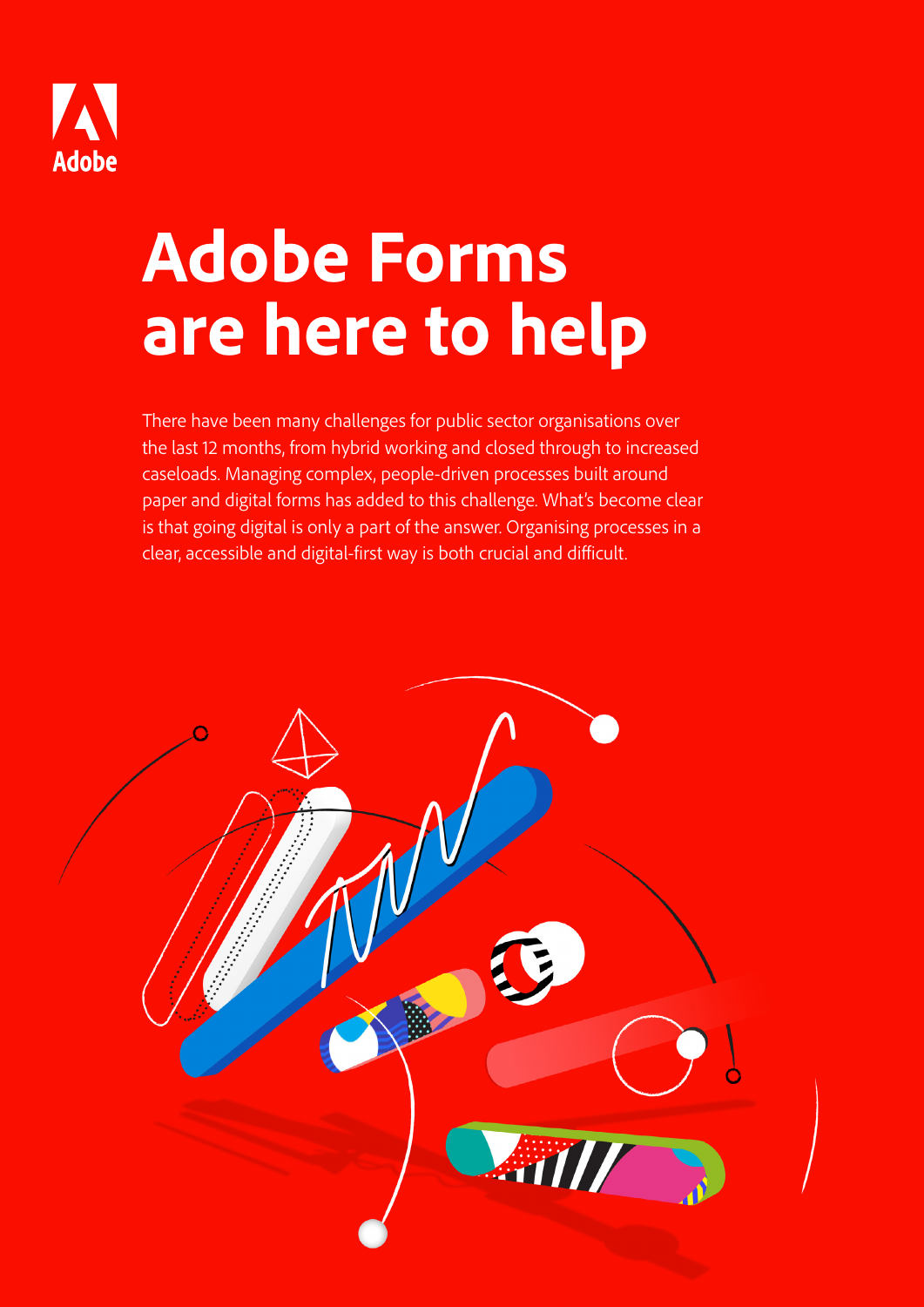### **A digital transformation**

Adobe Forms lets you use building blocks – form fragments – to create a seamless experience. This process turns hundreds or even thousands of forms into only tens of form fragments.

The advantages are huge. You can create flexible forms, which modify themselves depending on the answers given. Forms can be easily updated, at scale, when situations and requirements change. Modifying relevant form-fragments will replicate throughout the whole forms directory where that fragment plays a part, saving tens of hours of work each time.

#### **Become more agile**

Citizens having to complete endless forms, and public sector teams having to process them, becomes a thing of the past. Adobe Forms fragments can combine to capture all of your requirements, requests, and applications into a single optimised form. And that's not all. These form fragments go a long way to minimising the need for staff to drive a process forward.

By grabbing data from an operational system, a form fragment can prefill a form. All it needs to do is ask the user to confirm their correct details, therefore reducing data errors and omissions, and saving organisations valuable time correcting the errors.

Even the need for rekeying is reduced or eliminated, as data can be posted from a completed form fragment back into an operational system. And with an electronic signature at key proof points, governance and compliance are built in.

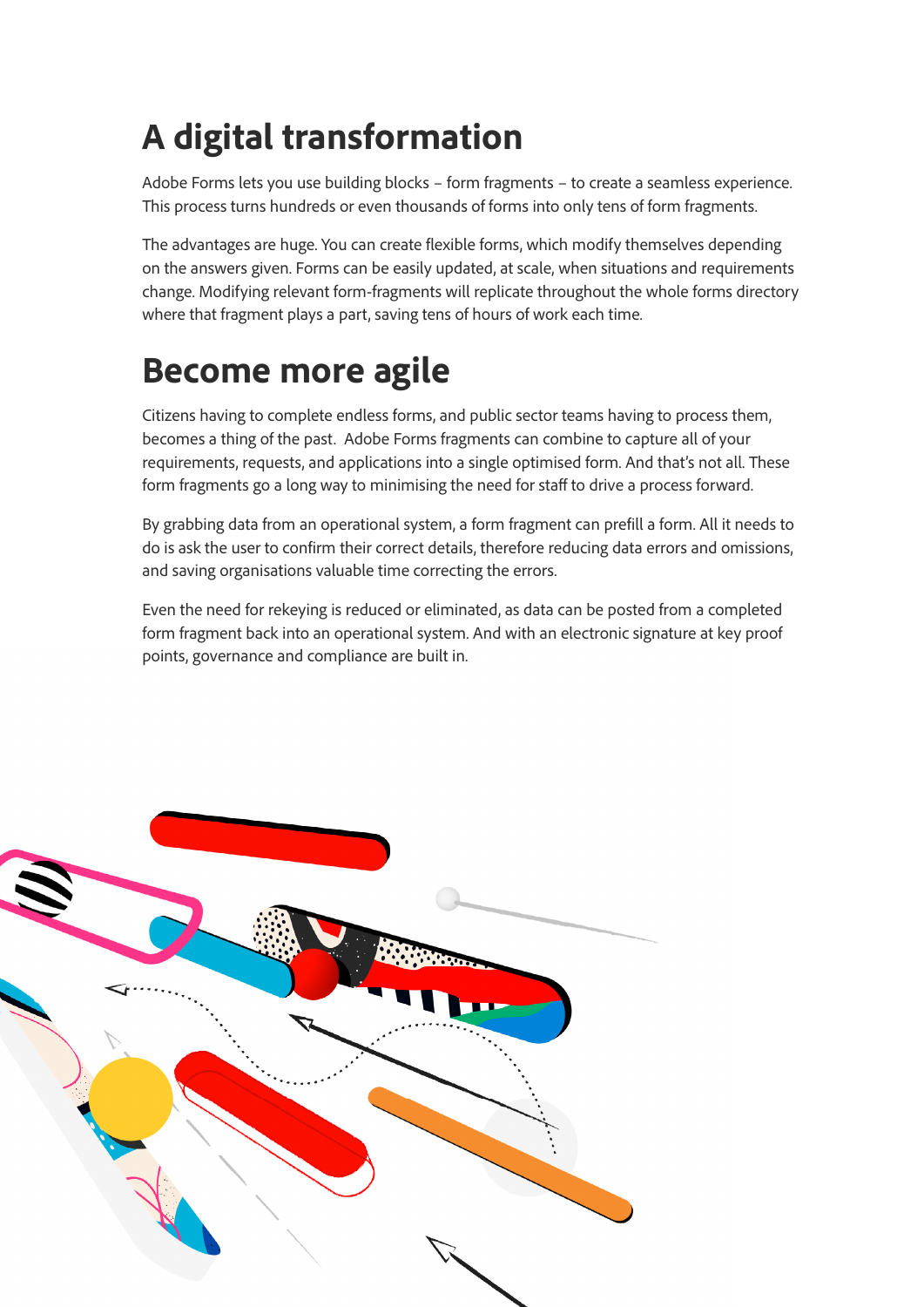#### **Where Adobe Forms makes the difference?**

**1: Where a single form, in any format, completes a process.**



**2: Where complex, people-driven processes are required after submission.**



Adobe Forms can massively reduce, or eliminate completely, the time and resource intensive stage of multiple processes, rekeying data and error correction. This gives time back to public sector organisations and staff to do what they do best: supporting citizens.